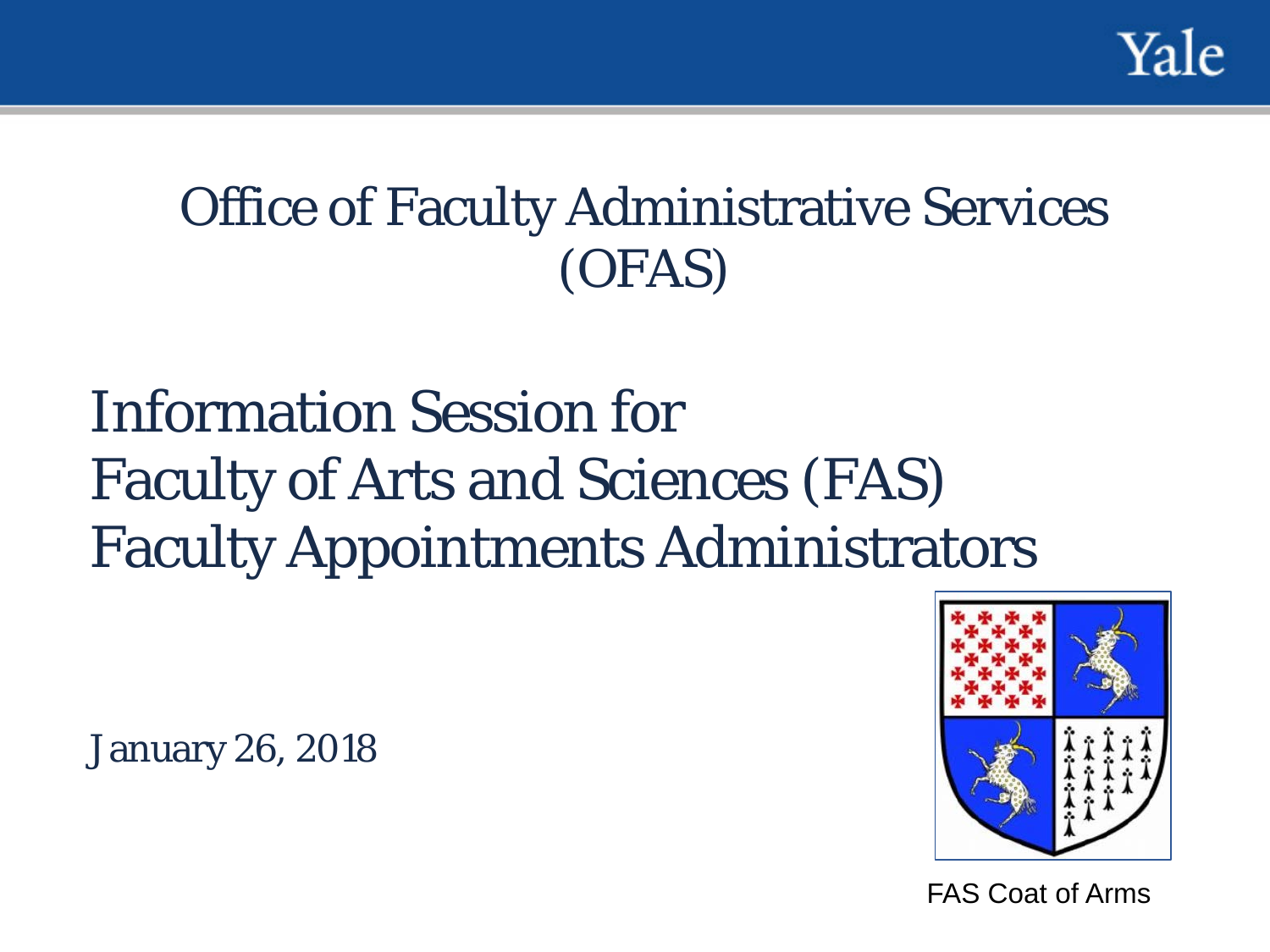



Annual Faculty Activity Report Process

Demo of new Course and Committee Reporting Tool

Update on Faculty Leave Requests for Academic Year 2018-19

Clarification of Administrative Processes specific to the Faculty of Arts and Sciences (FAS)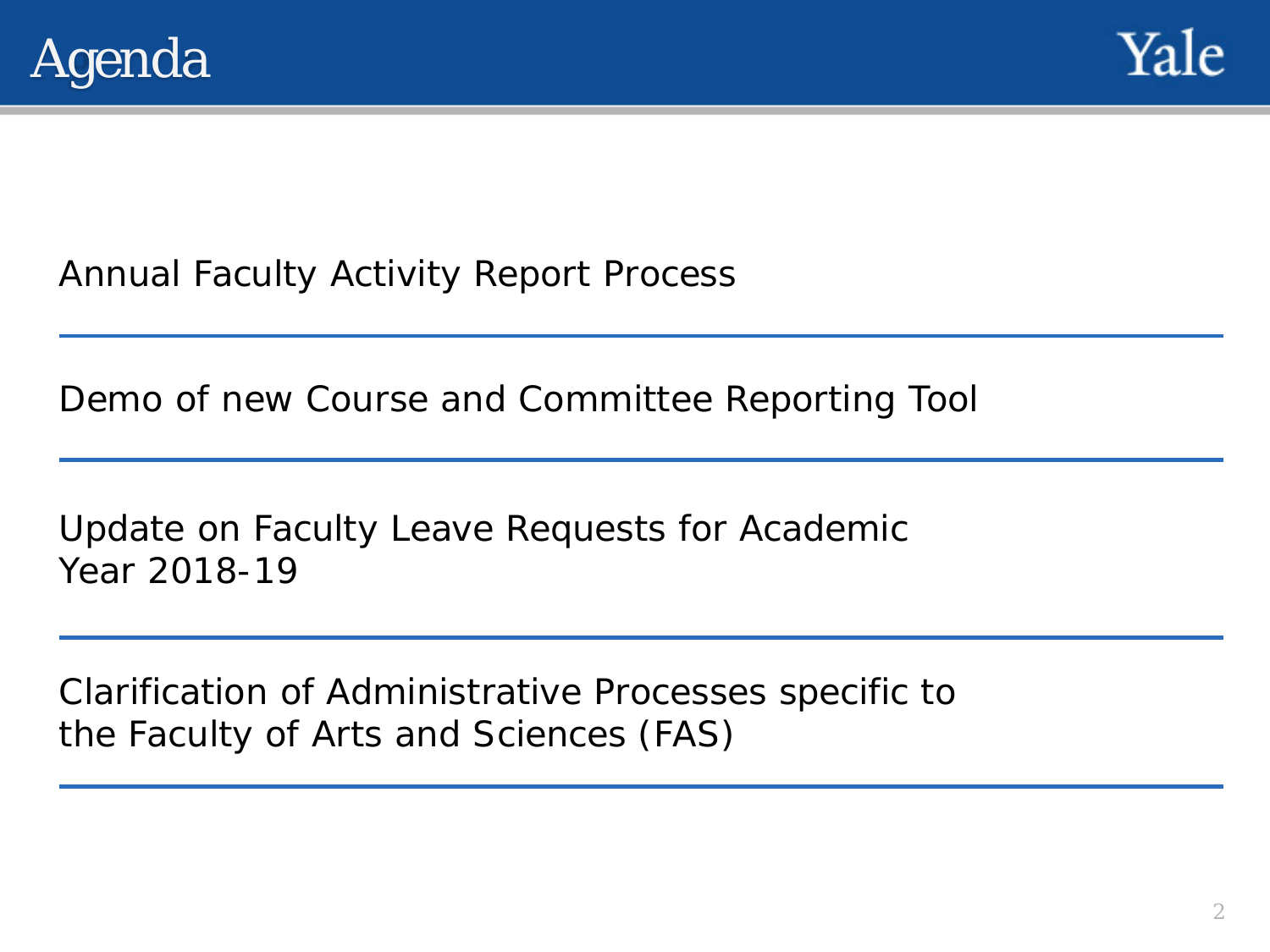

# Annual Faculty Activity Report Process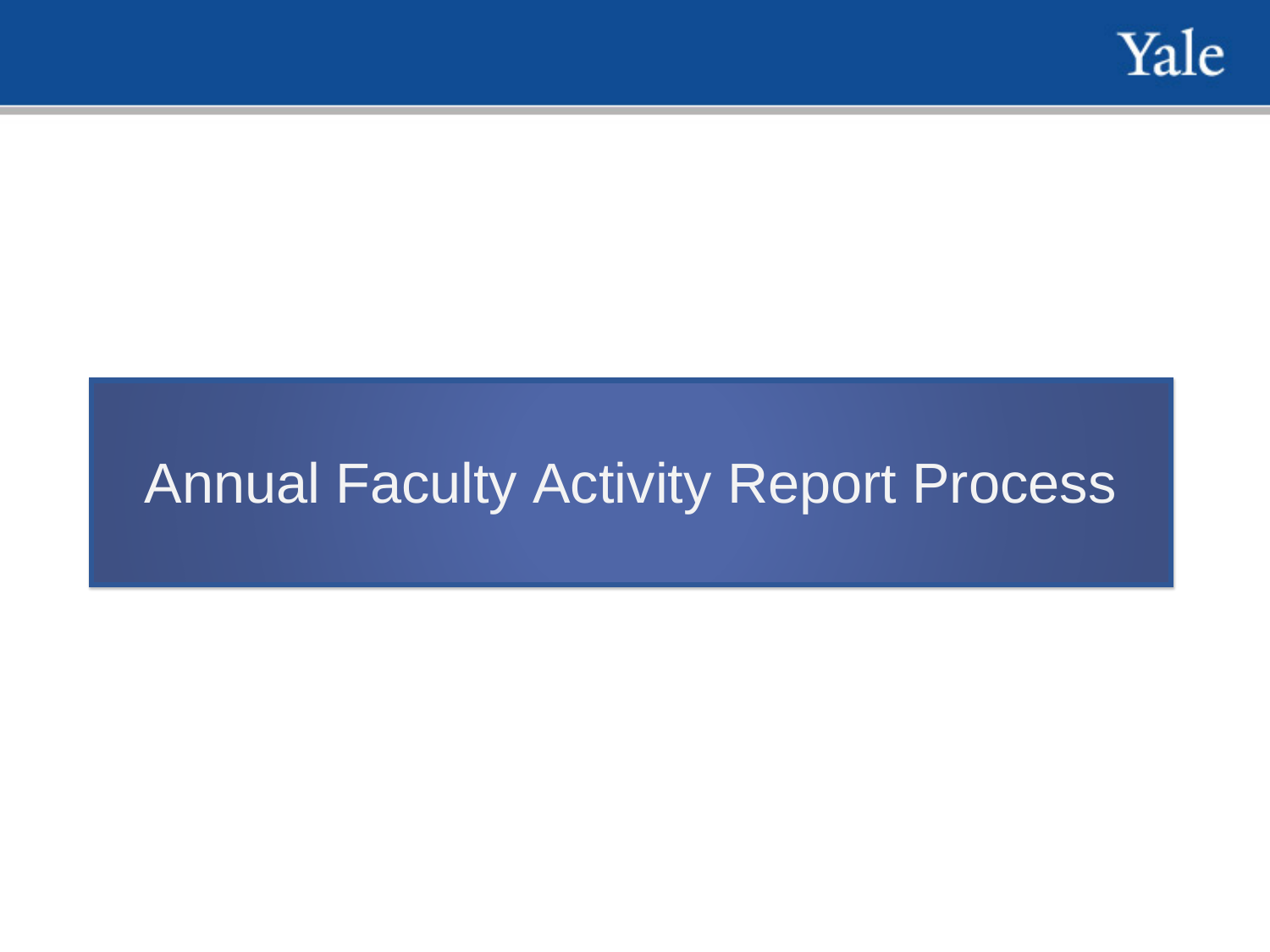Yale

Annually…

To be considered for a merit increase, all ladder faculty and multi-year instructional faculty are required to submit a Faculty Activity Report (FAR).

In past years, these reports as well as other documents were uploaded to SharePoint.

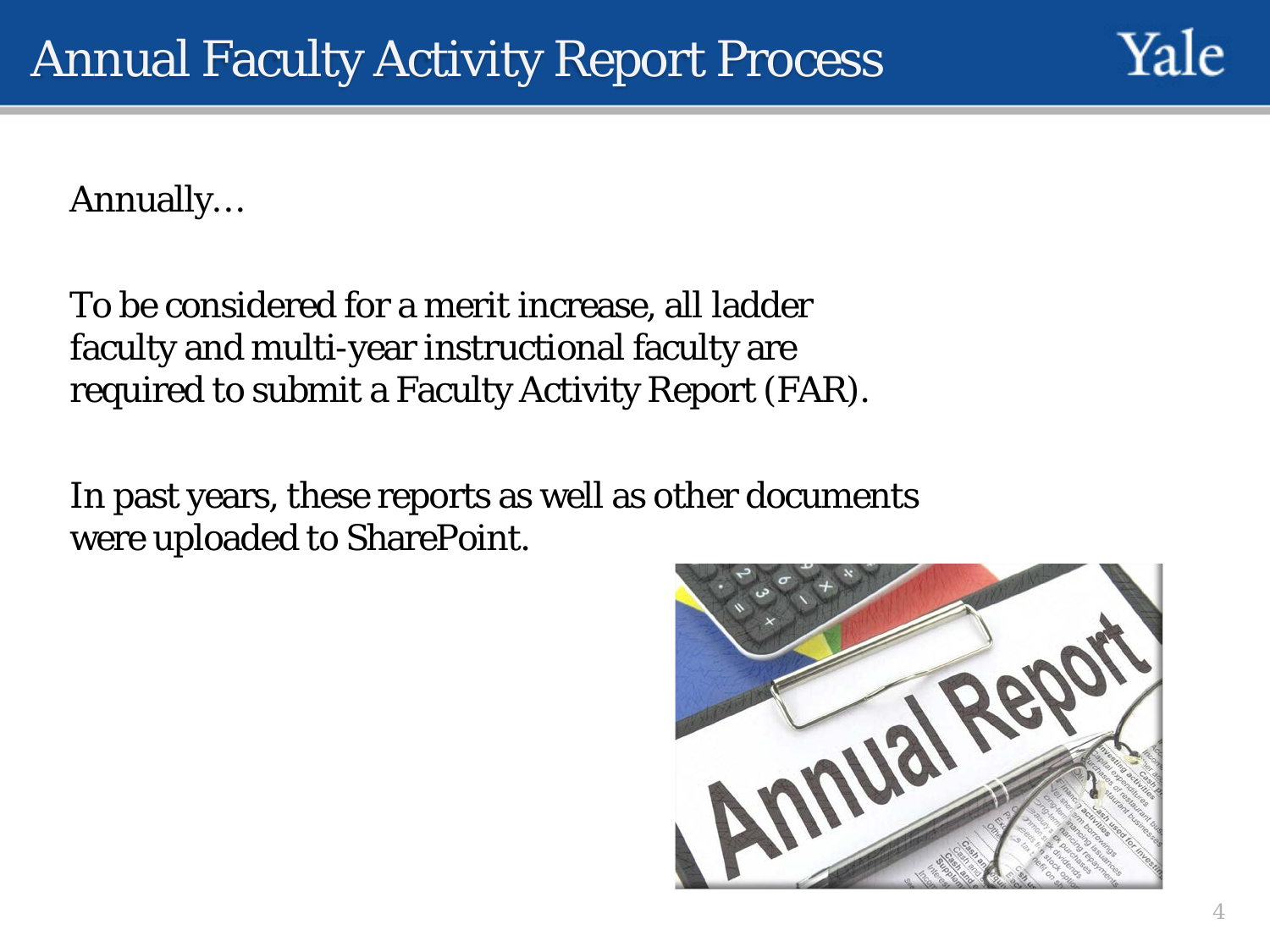FARs 2017 submission process:

- In November, faculty received the first message from Dean Tamar Gendler with instructions.
	- [Ladder memo](http://fas.yale.edu/faculty-activity-report-process-ladder-faculty-november-20-2017)
	- **[Instructional faculty memo](http://fas.yale.edu/faculty-activity-report-process-instructional-faculty-november-20-2017)**
- Faculty were asked to complete a Faculty Activity Report form.
	- Different form for ladder and instructional due to differing activities
- Faculty uploaded forms along with copy of current CV to Workday.
- Questions and concerns: Faculty were directed to Nicole Gilmore [\(nicole.gilmore@yale.edu\)](mailto:nicole.gilmore@yale.edu) in the FAS Dean's Office.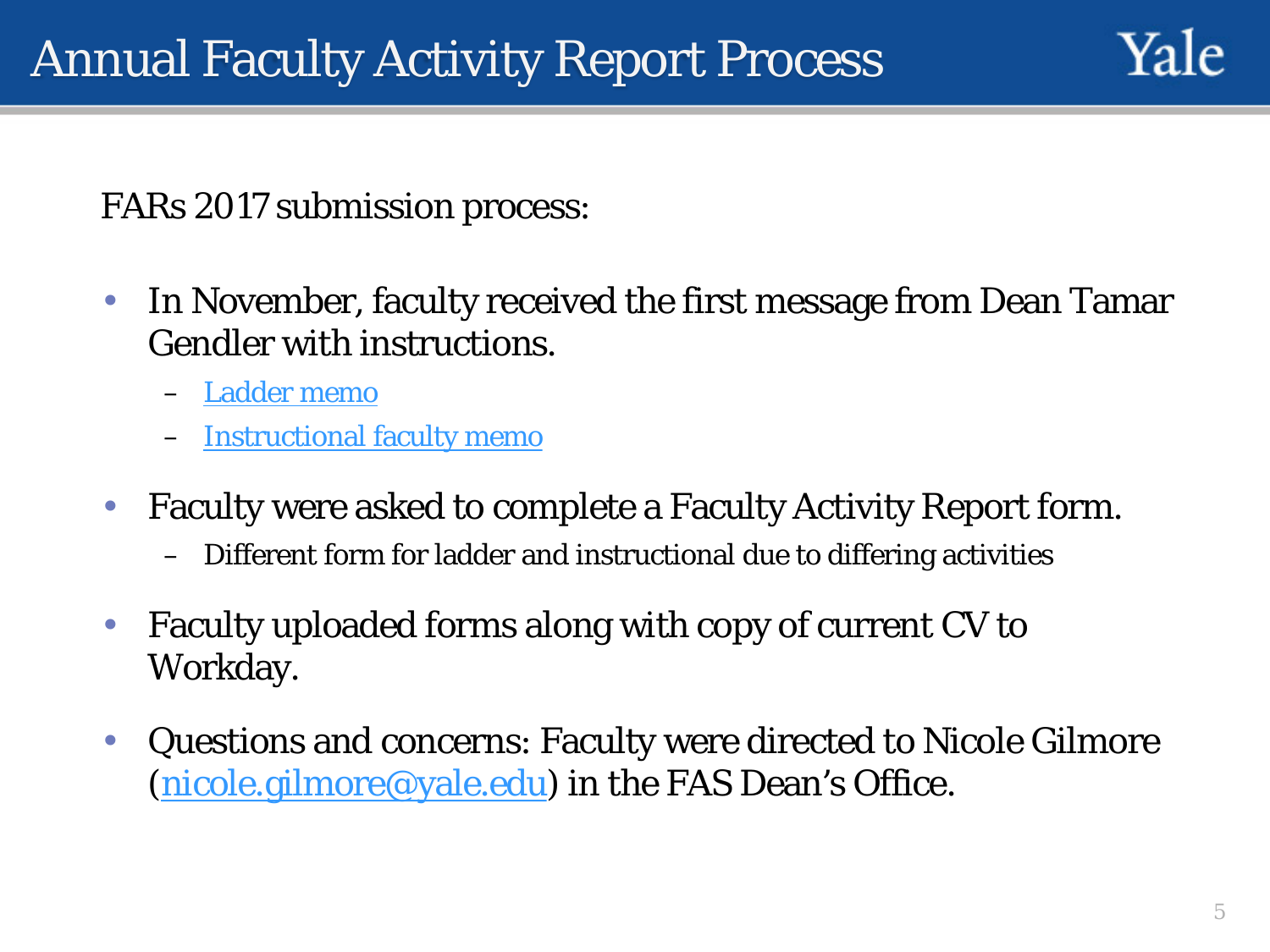Viewing FARs:

- Department chairs and deans can view reports and CVs as soon as they are uploaded to Workday.
- Instructions for viewing are online at:
	- Guide:
		- [https://workday.training.yale.edu/system](https://workday.training.yale.edu/system/files/academic-faculty-activity-report.pdf) /files/academic-faculty-activity-report.pdf
	- View video: [http://workday.preview.yale.edu/WBT-](http://workday.preview.yale.edu/WBT-Faculty-Activity-Report/)Faculty-Activity-Report/





Yale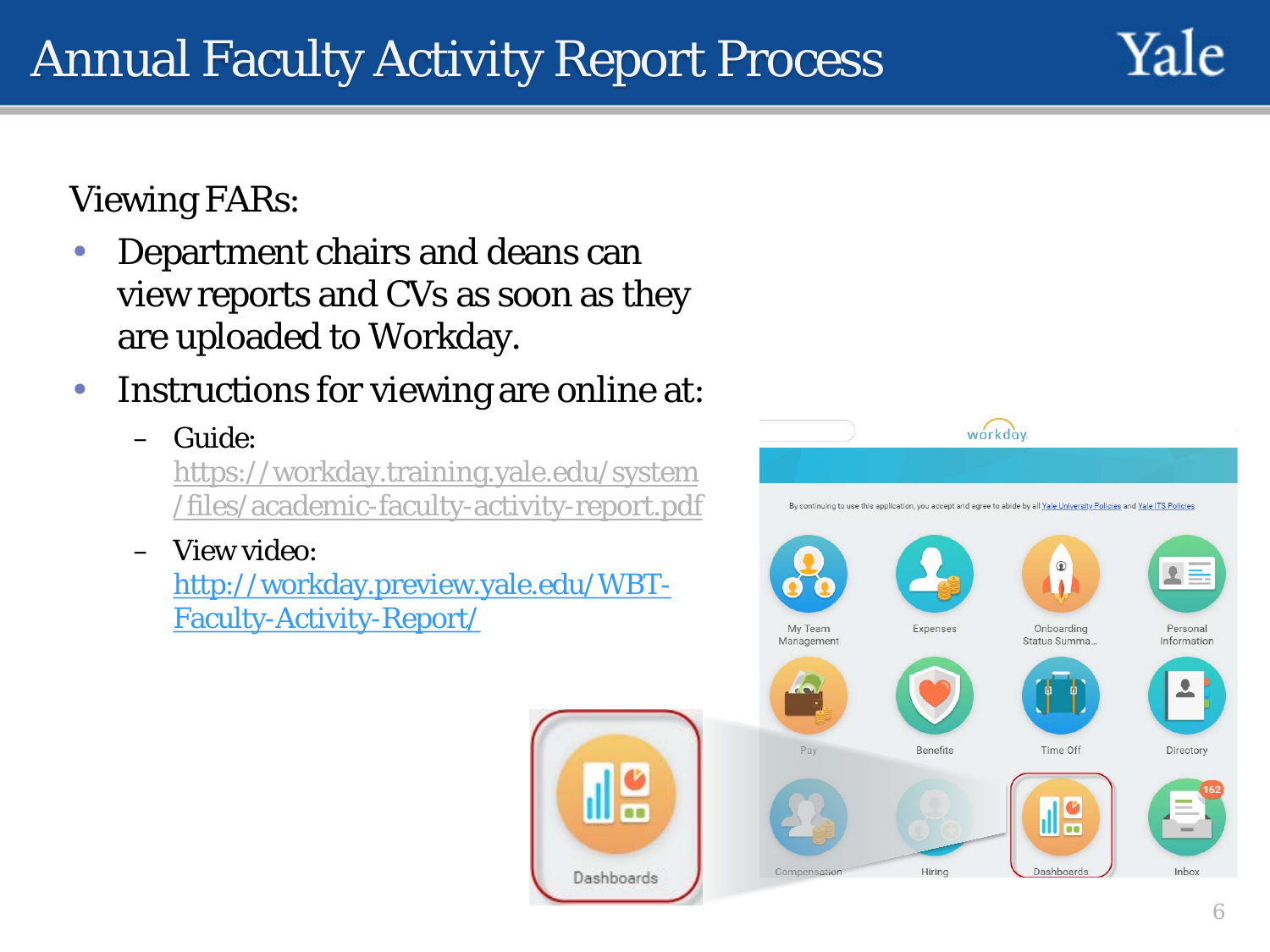

Other supporting documents for annual review :

- $\checkmark$  To be sent via email from Mary Magri, FAS Lead Administrator
	- Course/teaching history for the past 5 years
	- Committee memberships for the past 5 years Only memberships on President, Provostial, and Yale College committees
	- Sponsored research (grants/awards) activity in 2017
- $\checkmark$  Appointment history
	- Workday report, *Academic - View Appointment History - Yale*

### Leave history

- Previously provided in chair packets
- Workday report, *Academic - Ladder Faculty Leaves By Term - Yale*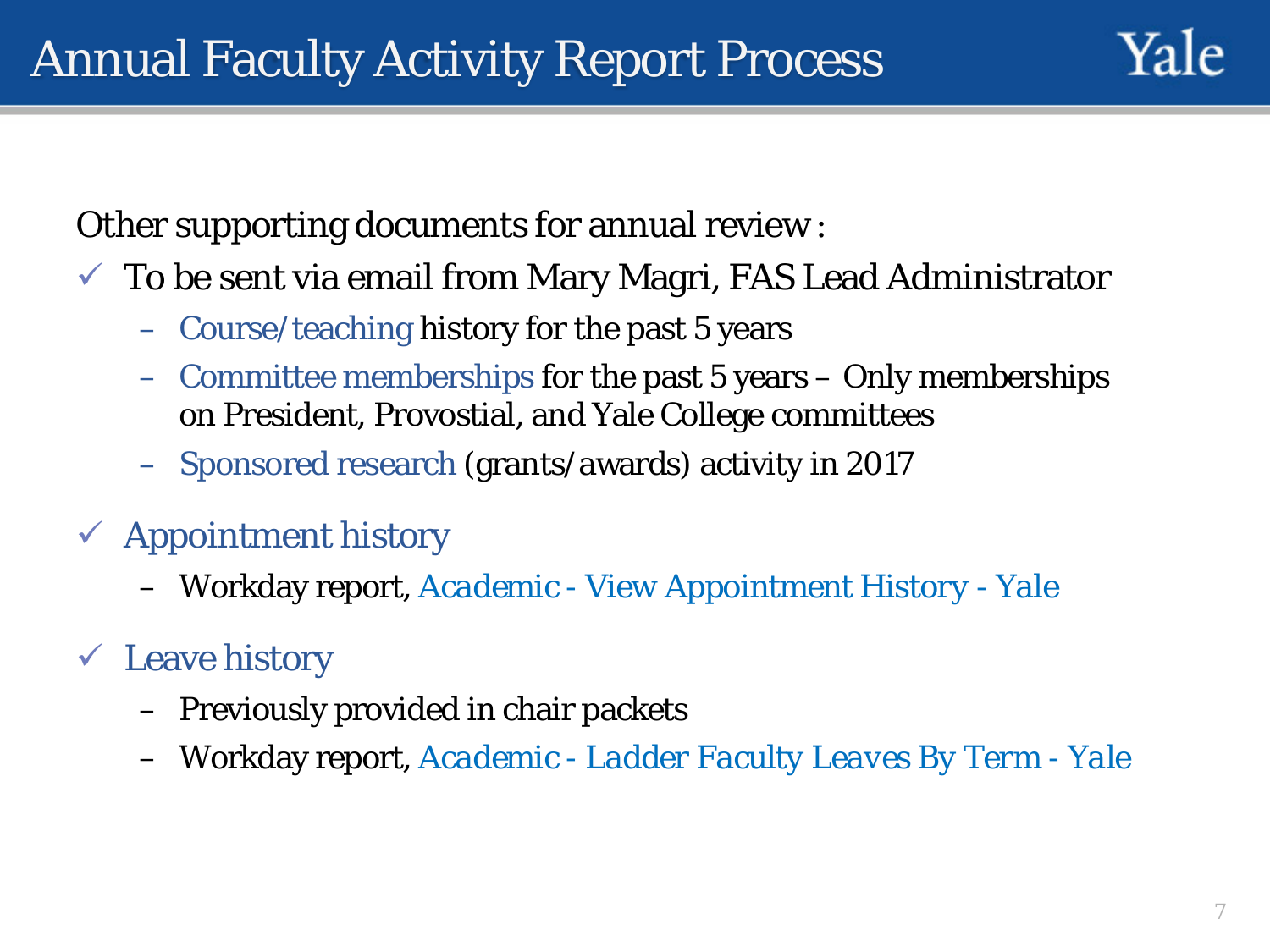## Annual Faculty Activity Report Process





# Questions or problems with access:

# Nicole Gilmore ([nicole.gilmore@yale.edu](mailto:nicole.gilmore@yale.edu)) in the FAS Dean's Office

or

## Alexa Schlieker (alexa.schlieker@yale.edu)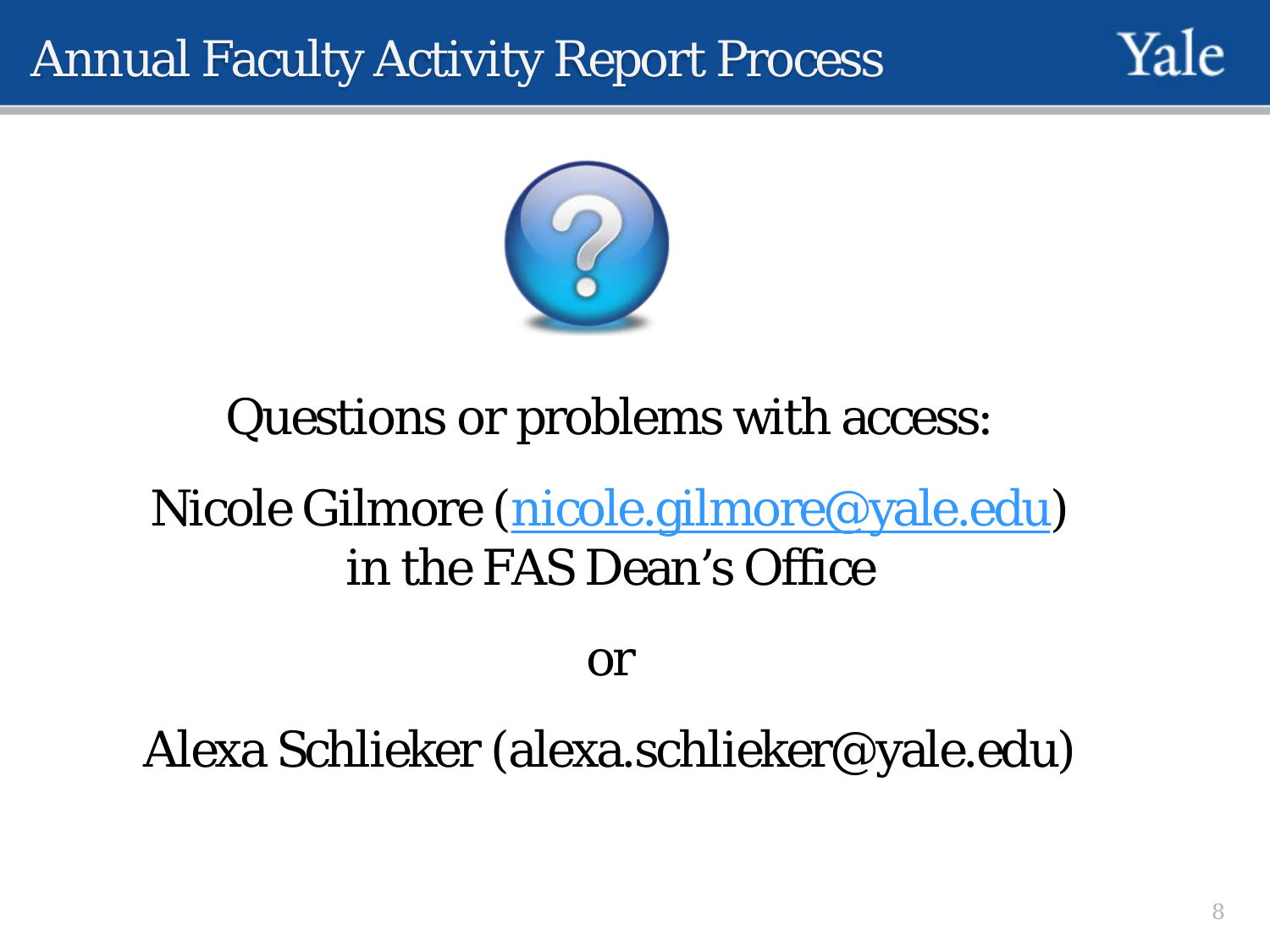

# New Course and Committee Database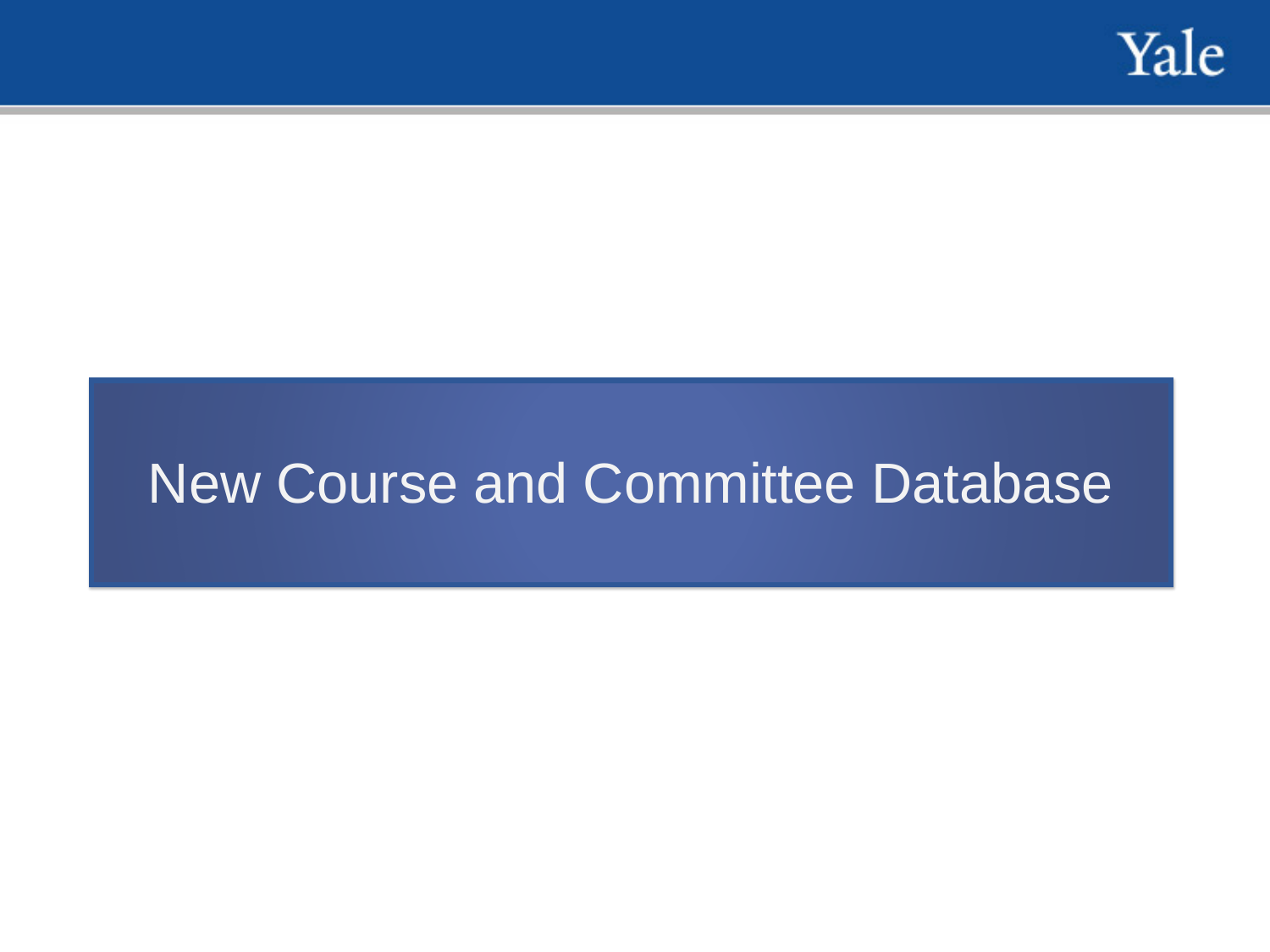*Fall 2013* - Faculty Information System (FIS) became available

- Oracle-based report tool
- Provided access to *history of faculty appointments*, *leaves*, *teaching*, and certain *committee memberships*

*7/1/15* – Workday became the official source for history of *faculty appointments* and *leaves*.

# *7/1/17* – Roll out of Workday financials

- Oracle will be sunset
- Need access to history of *teaching*, and certain *committee memberships*

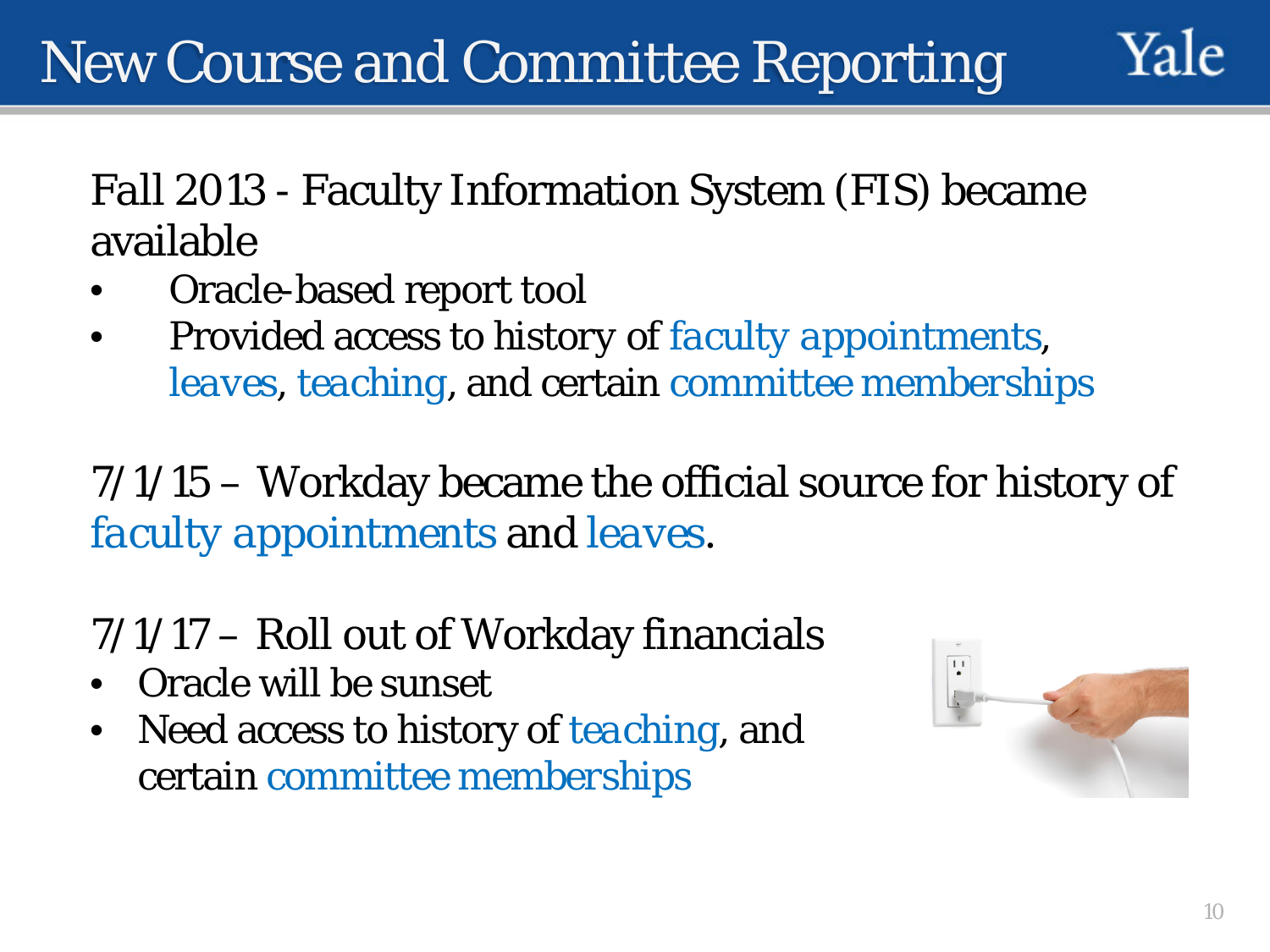*January 2018*:

New online report using Tableau to access Course Information and Committee Memberships

• Available at

[https://bi.analytics.yale.edu/#/site/OFAS/projects/48](https://bi.analytics.yale.edu/#/site/OFAS/projects/482/views) 2/views

## Information sources:

- Courses Banner, official course registration system
- Committees Yale system used by the Provost's, Yale College, and President's Offices

Yale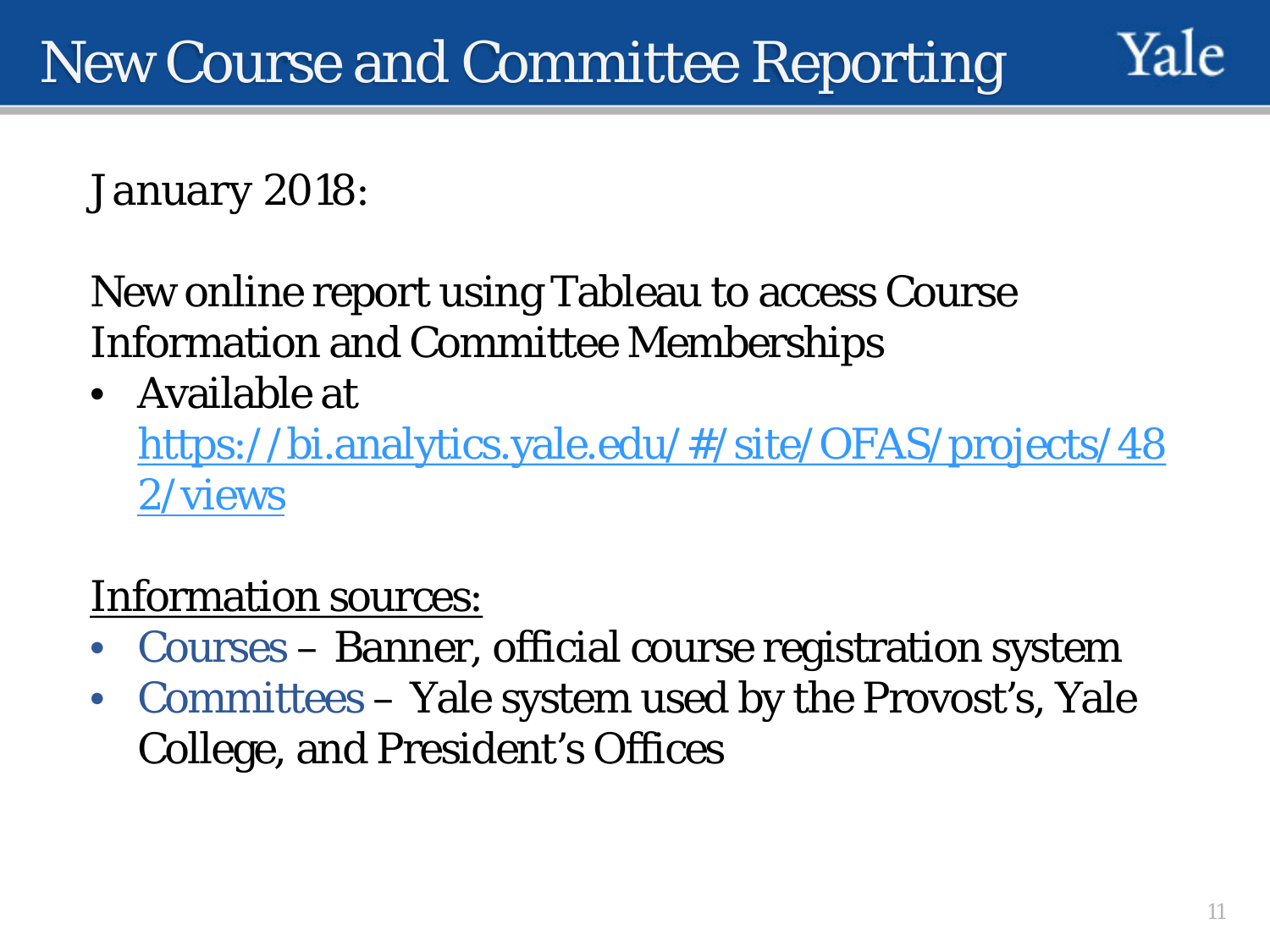# New Course and Committee Reporting



All faculty appointments administrators will have access to this reporting tool.

Discrepancies in the report information:

- Courses Your department registrar
- Committees Either the Provost's, Yale College, and President's Offices, depending on the committee

Questions or problems with functionality:

• faculty.admin@yale.edu

Vale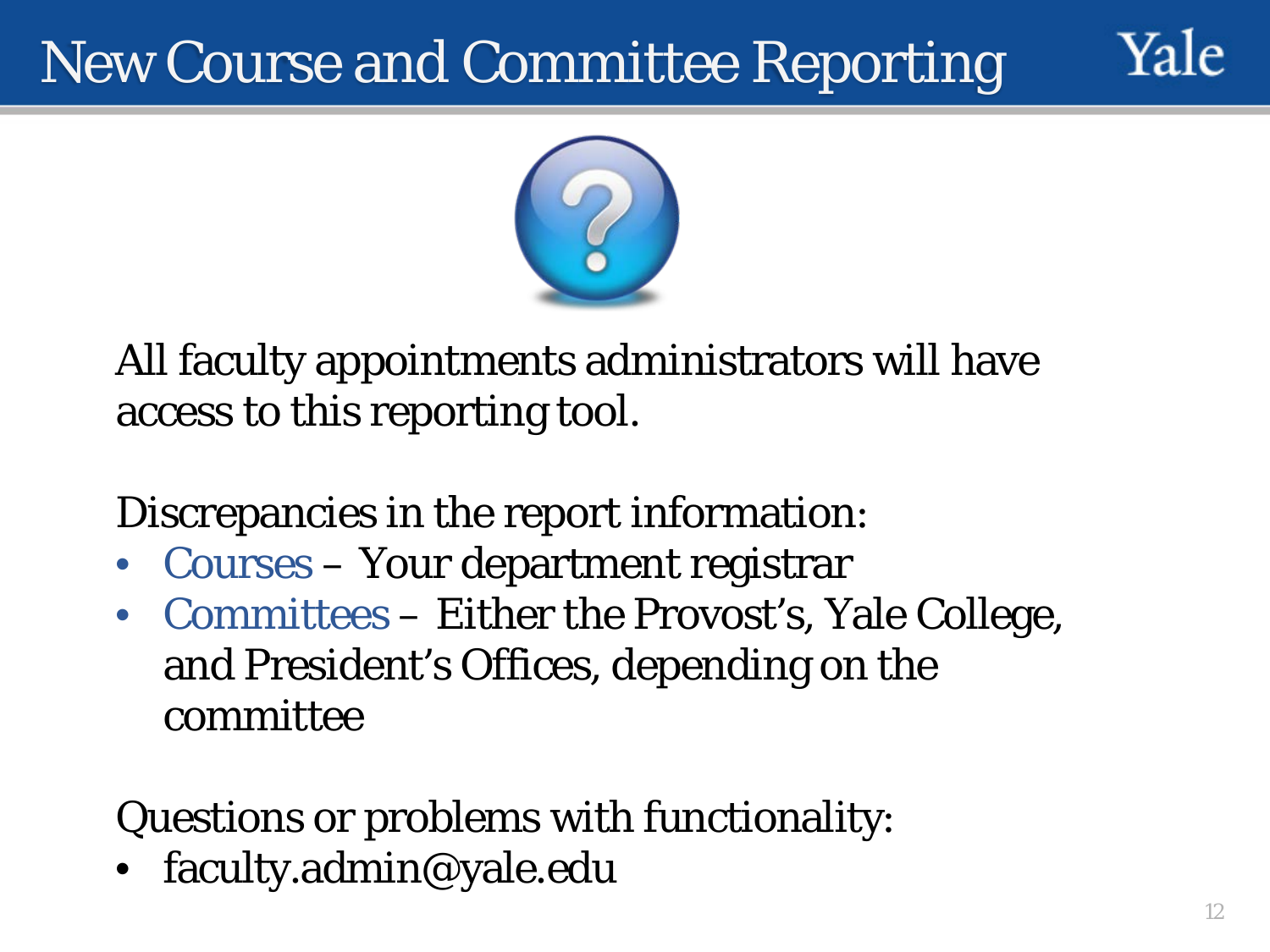

# Update on Faculty Leave Requests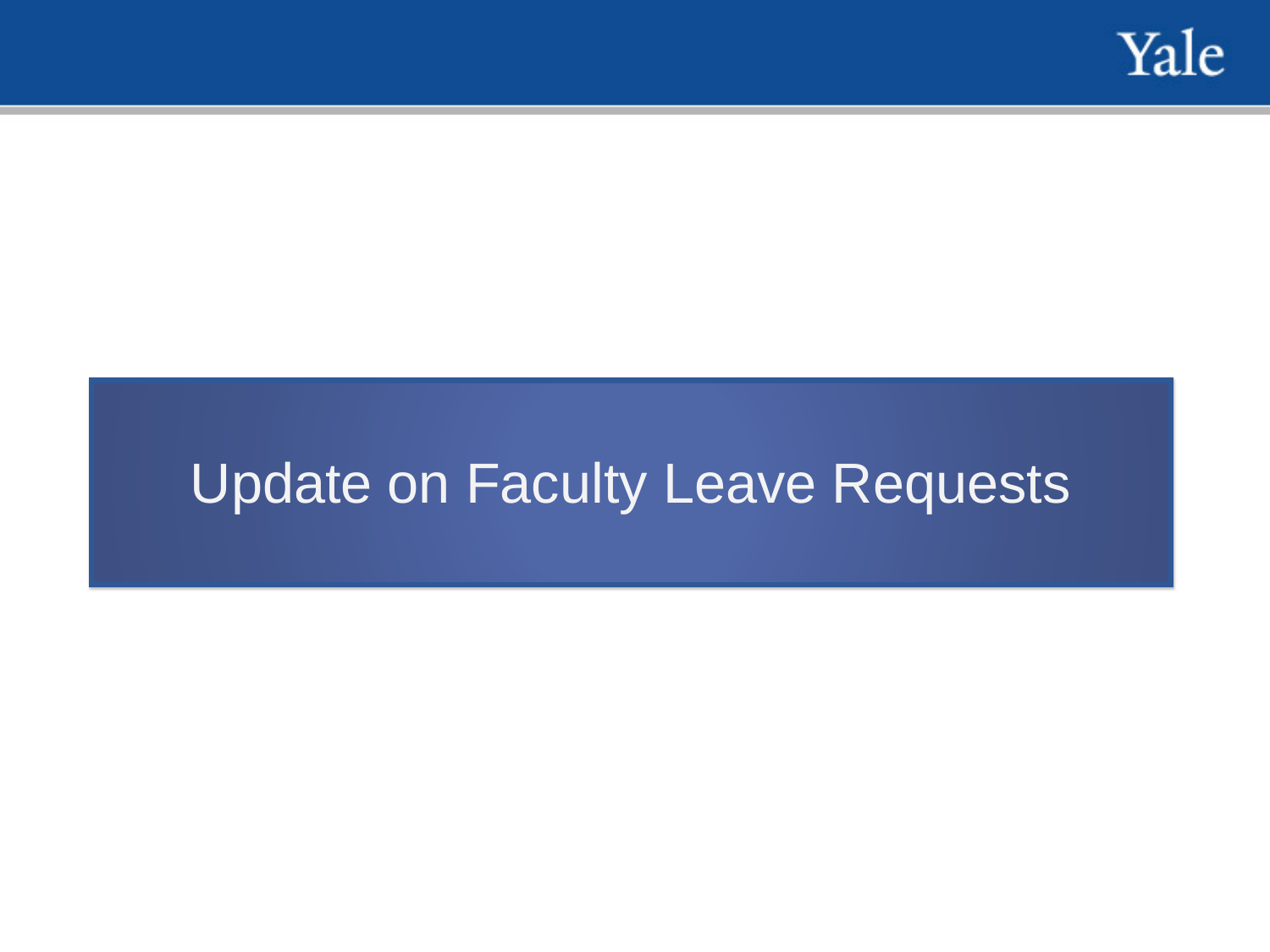# Faculty leave procedures and policies

### Basic procedure for academic leaves:

Faculty member submits request to chair

> Chair forwards to Office of Faculty Administrative Services (OFAS)

> > OFAS verifies eligibility. Sends requests and eligibility review to FAS Dean's Office

> > > FAS Dean's Office sends approvals to faculty directly with copy to department admins

Yale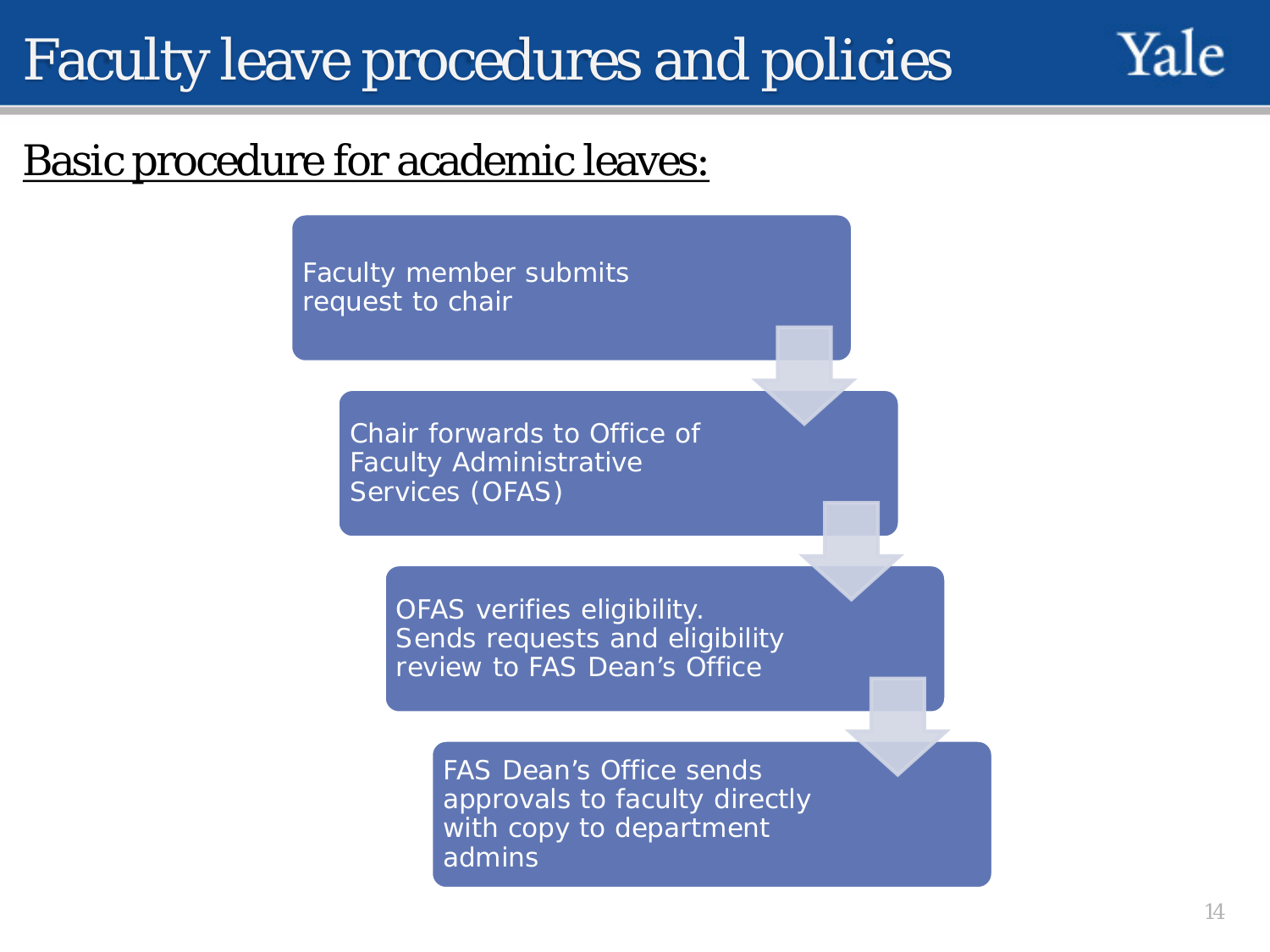## FAS leave approval processing

- $\checkmark$  Leaves requests are currently being reviewed for eligibility
- $\checkmark$  Early February: FAS Deans will send approvals via email to
	- $\checkmark$  Faculty member
	- $\checkmark$  Cc: chair, chair assistant, and operations manager
- $\checkmark$  Upon receipt of approval, chair's assistant enters leave in Workday
	- [Reference Workday Training Guide:](https://workday.training.yale.edu/training-materials/leave-absence-absencerelief-time-academic-time) *Leave of Absence: Absence/Relief Time – Academic (Time Off)*

Note: Workday process is a 2 step process for the initiator and 2 steps for Business Partner approval

- $\checkmark$  Faculty Affairs staff approves leave in Workday
- $\checkmark$  Cost Center Costing Allocation Specialist updates costing if needed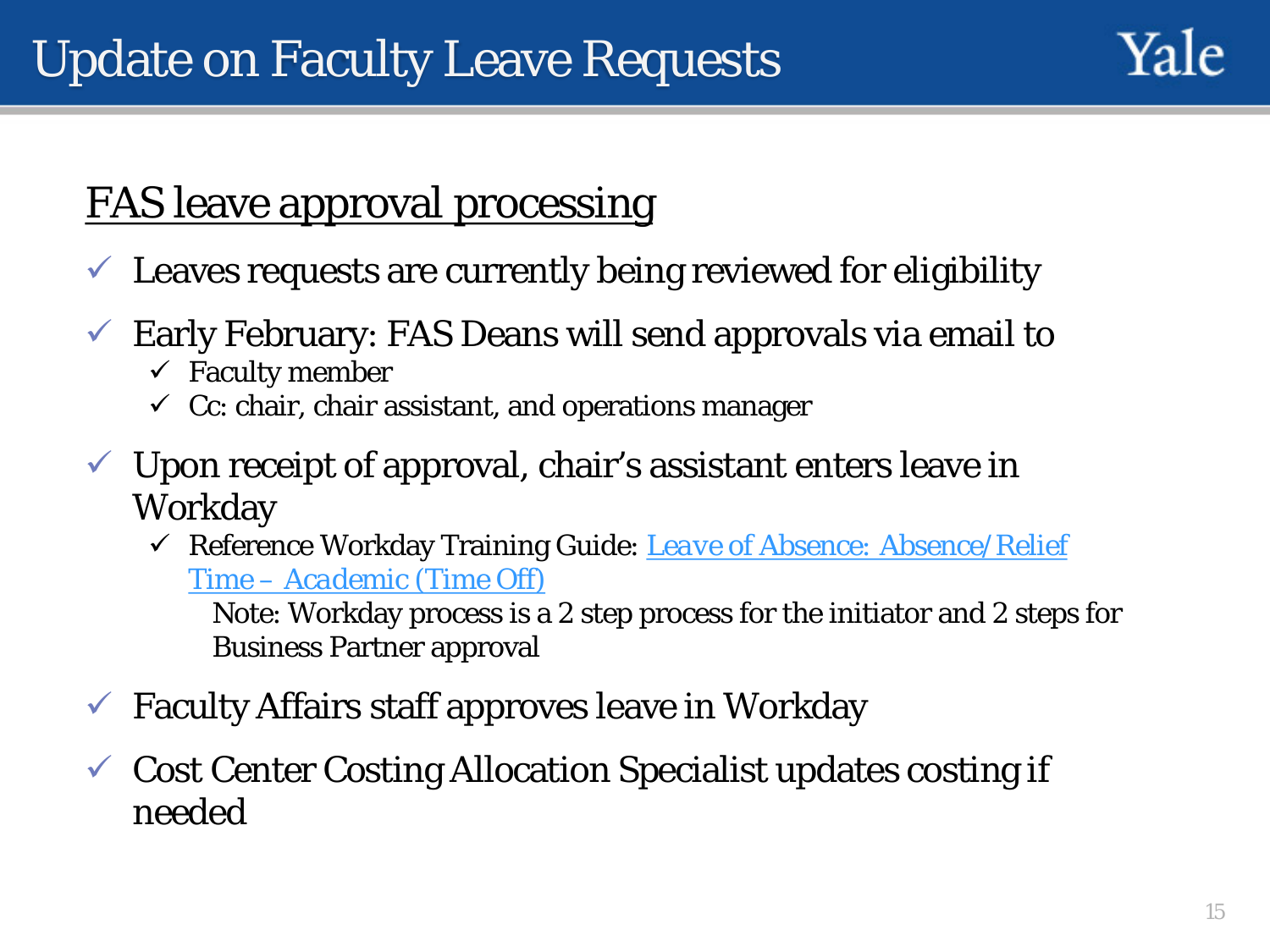# Update on Leave Requests





## Questions or to report changes to leaves, including cancellations:

[faculty.admin@yale.edu](mailto:faculty.admin@yale.edu)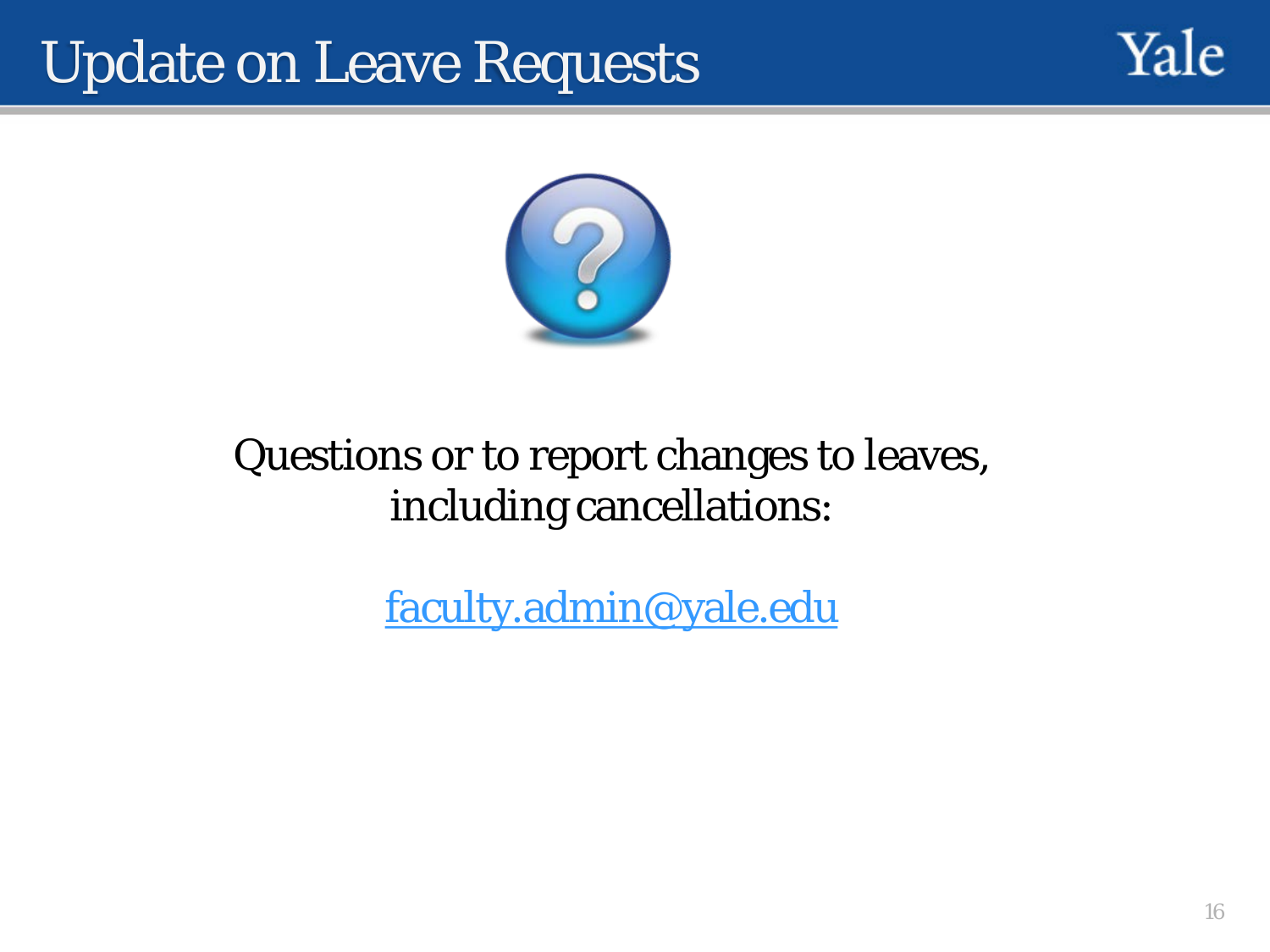

# Clarification of Administrative Processes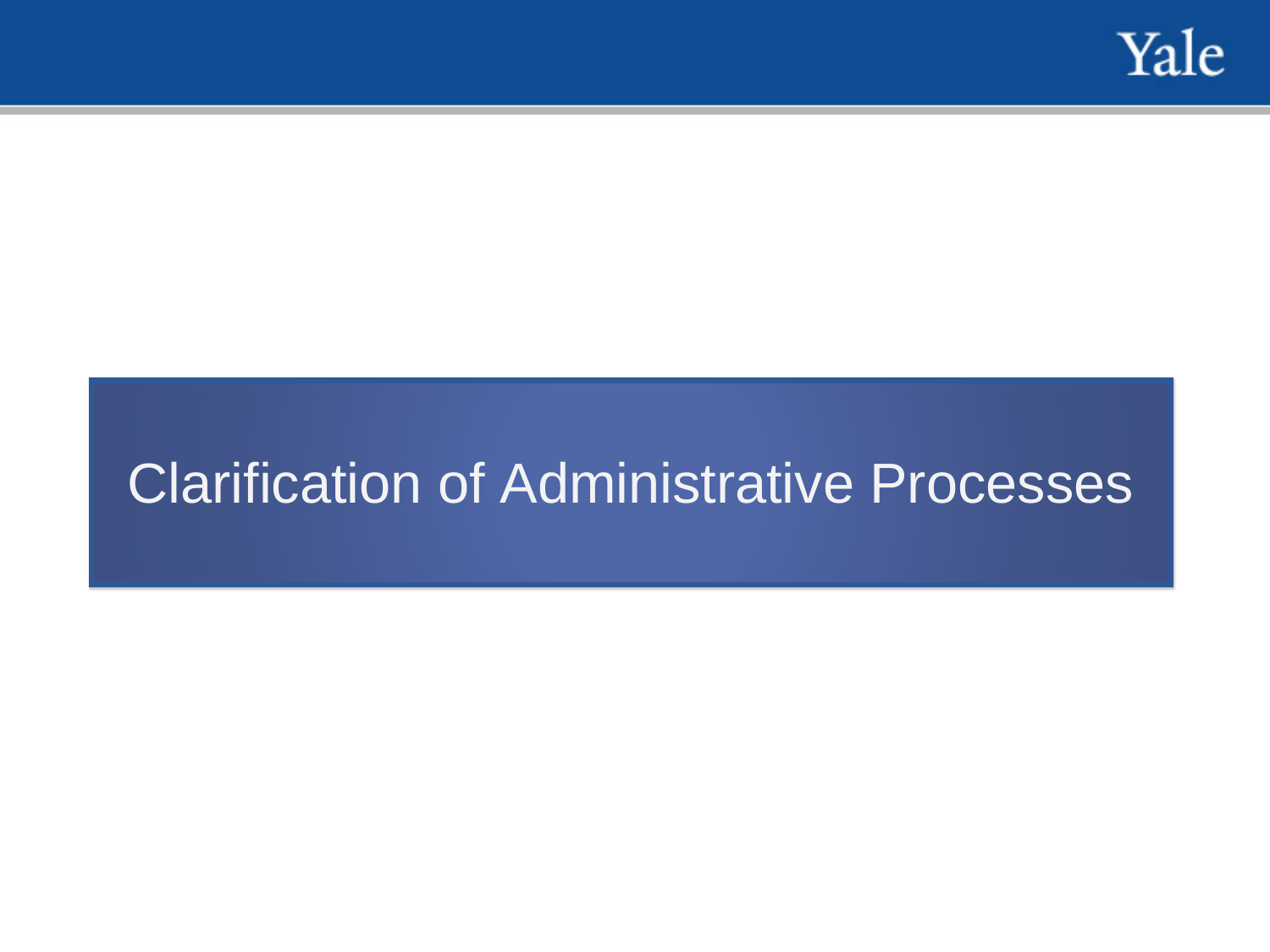## Clarification of Administrative Processes



Yale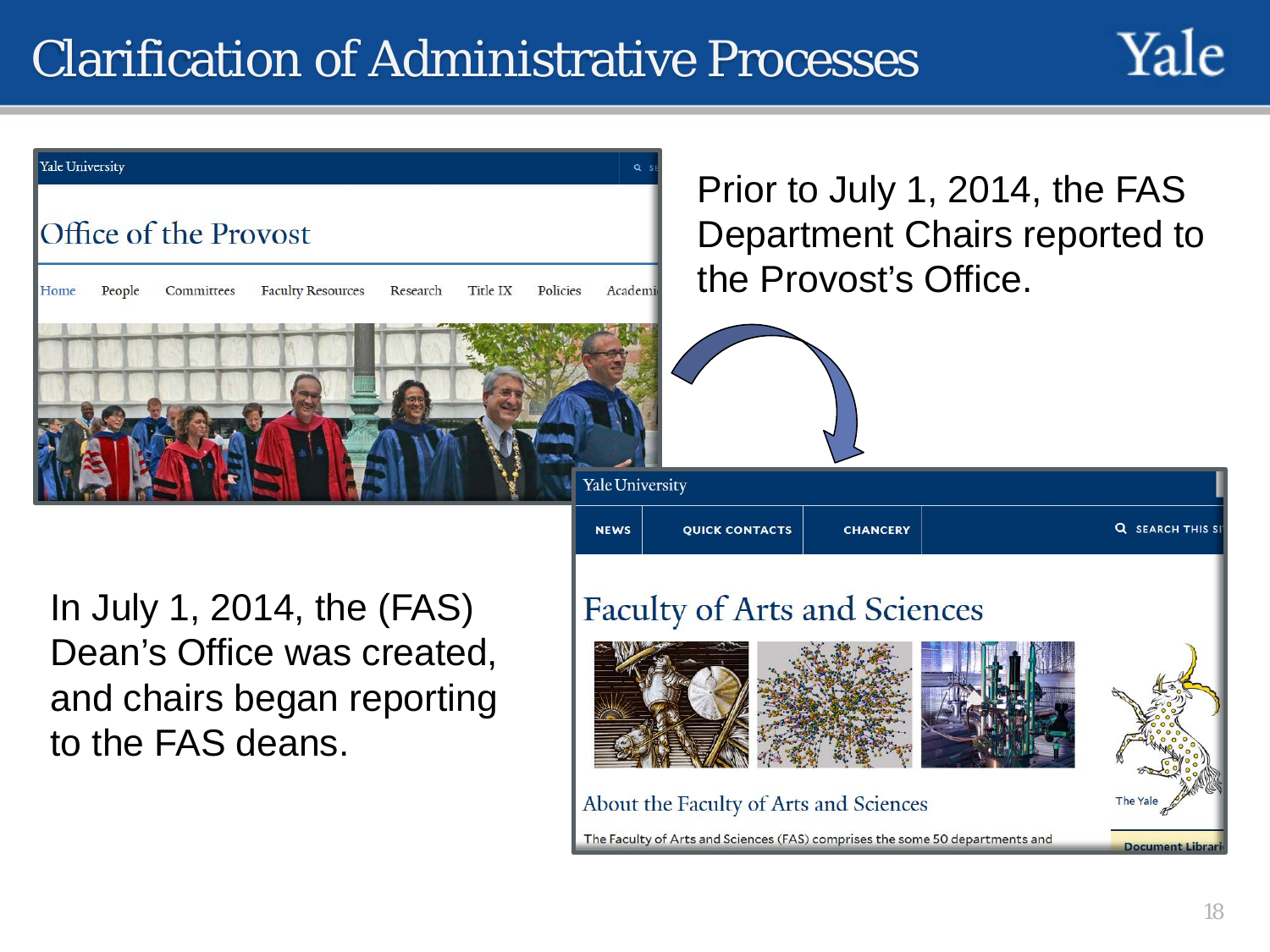All FAS departments and programs report to the FAS Dean's Office and must adhere to the policies and procedures established by that office.

Faculty Administrative Services supports the systems used in the faculty appointment process, and provides assistance with policy interpretation as stated in the Faculty Handbook for all schools.

| <b>Examples of Roles and Responsibilities</b> |                                           |  |
|-----------------------------------------------|-------------------------------------------|--|
| <b>FAS Dean's Office</b>                      | <b>Faculty Admin Services</b>             |  |
| Approves searches, ads, and                   | <b>Supports Interfolio Faculty Search</b> |  |
| establishes procedures                        | module                                    |  |
| Establishes policies and procedures           | Supports Interfolio Promotion and         |  |
| for tenure reviews                            | Review module                             |  |
| Creates official offer letters for            | Supports Workday and approves             |  |
| appointees                                    | transactions                              |  |
| Establishes required documents for            | Gathers required documents and            |  |
| faculty files                                 | creates faculty files                     |  |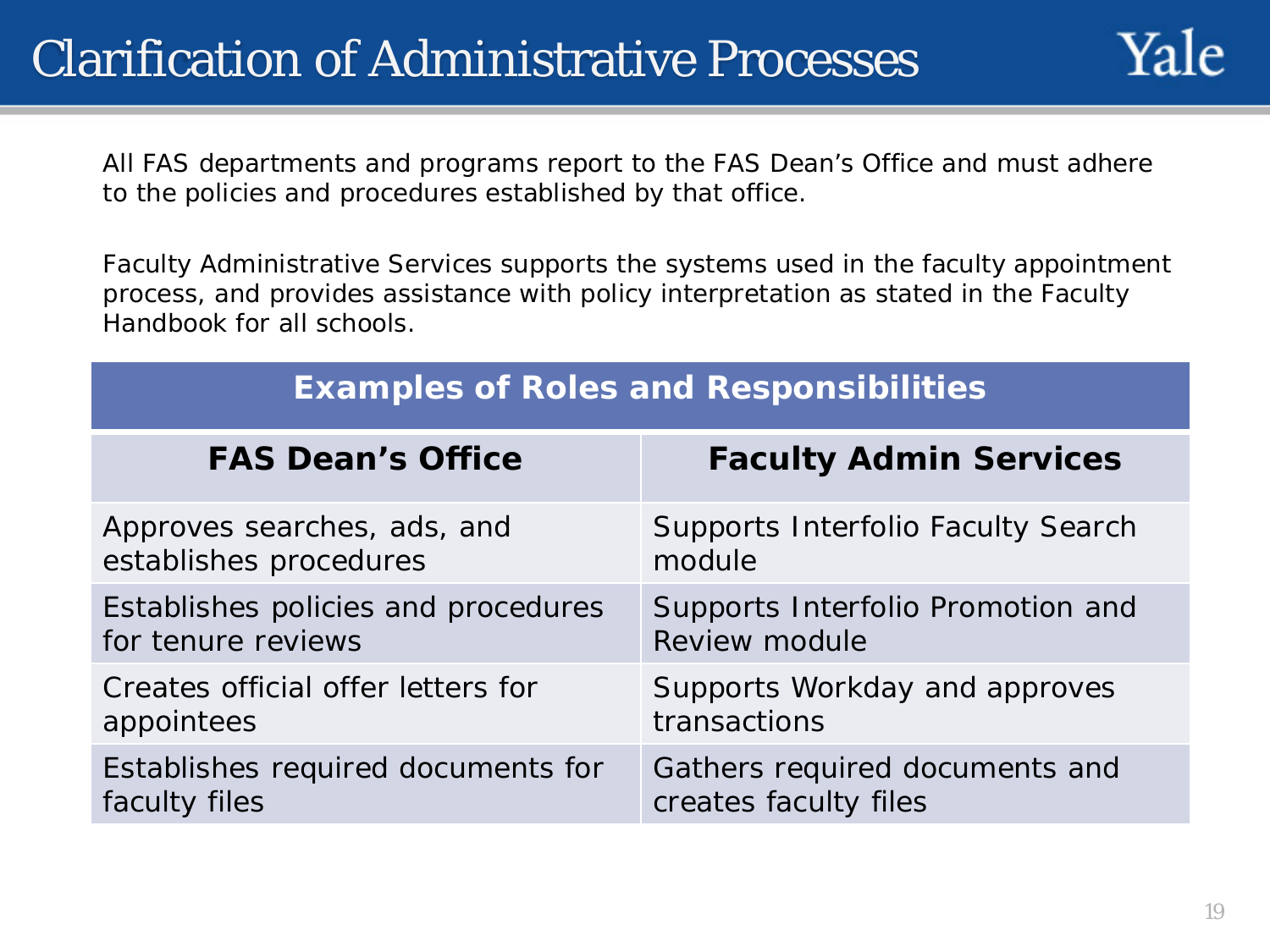### **Supporting Documentation**

- Exter to FAS Chart of Required Documents
- $\checkmark$  Fully executed letter from a Dean
	- *1. Description of Work, including*
		- a) Appointment rank
		- b) Academic unit
	- *2. Dates – Start and End*
	- *3. Compensation amount, if any*

| <b>Initial Faculty Appointment</b>                                                                                                                                                                                                   |                                                                                                                                                                                 |                                                                                                                                                                                                                                                                       |
|--------------------------------------------------------------------------------------------------------------------------------------------------------------------------------------------------------------------------------------|---------------------------------------------------------------------------------------------------------------------------------------------------------------------------------|-----------------------------------------------------------------------------------------------------------------------------------------------------------------------------------------------------------------------------------------------------------------------|
|                                                                                                                                                                                                                                      | Reappointment                                                                                                                                                                   | Promotion                                                                                                                                                                                                                                                             |
| <b>Guide: Hire Faculty Process</b><br>. Offer Letter - Signed by all 3 parties: FAS<br>Dean, Chair, and Candidate                                                                                                                    | No reappointments                                                                                                                                                               | <b>Guide: Academic: Managing Appointments</b>                                                                                                                                                                                                                         |
| <b>Guide: Hire Faculty Process</b><br>· Department Faculty Vote<br>. Verification of PhD received from degree-<br>granting institution<br>. Offer Letter - Signed by all 3 parties: FAS<br>Dean, Chair, and Candidate<br>$+$ Full CV | <b>Guide: Academic: Managing Appointments</b><br>. Letter of evaluation from Chair to candidate<br>· Department Faculty Vote<br>· Full CV                                       | <b>Guide: Academic: Managing Appointments</b><br>. Verification of PhD received from degree-<br>granting institution<br>$+$ Full CV                                                                                                                                   |
| <b>Guide: Hire Faculty Process</b><br>. Offer Letter - Signed by all 3 parties: FAS<br>Dean, Chair, and Candidate<br>$\bullet$ Full CV                                                                                               | NOTE: Only allowed one single-year<br>reappointment after the initial<br>appointment:<br><b>Guide: Academic: Managing Appointments</b><br>. Letter of evaluation from the Chair | No promotions                                                                                                                                                                                                                                                         |
|                                                                                                                                                                                                                                      |                                                                                                                                                                                 |                                                                                                                                                                                                                                                                       |
|                                                                                                                                                                                                                                      |                                                                                                                                                                                 |                                                                                                                                                                                                                                                                       |
|                                                                                                                                                                                                                                      |                                                                                                                                                                                 |                                                                                                                                                                                                                                                                       |
|                                                                                                                                                                                                                                      | Secondary Appointments (Ladder faculty)<br>Guide: Academic: Managing Appointments                                                                                               | 1) The term may only be up to the end date of the primary appointment, but no longer than 5 years (including full, tenured professors).<br>2) You will need to obtain approval from the primary department or school prior to submitting this appointment in Workday. |

- $\checkmark$  [If Compensation, Faculty Compensation Approval](https://facultyadmin.yale.edu/faculty-compensation-approval-form) Form
	- *Amount* must match the amount in accompanying letter
	- *Dates* must match those in the letter